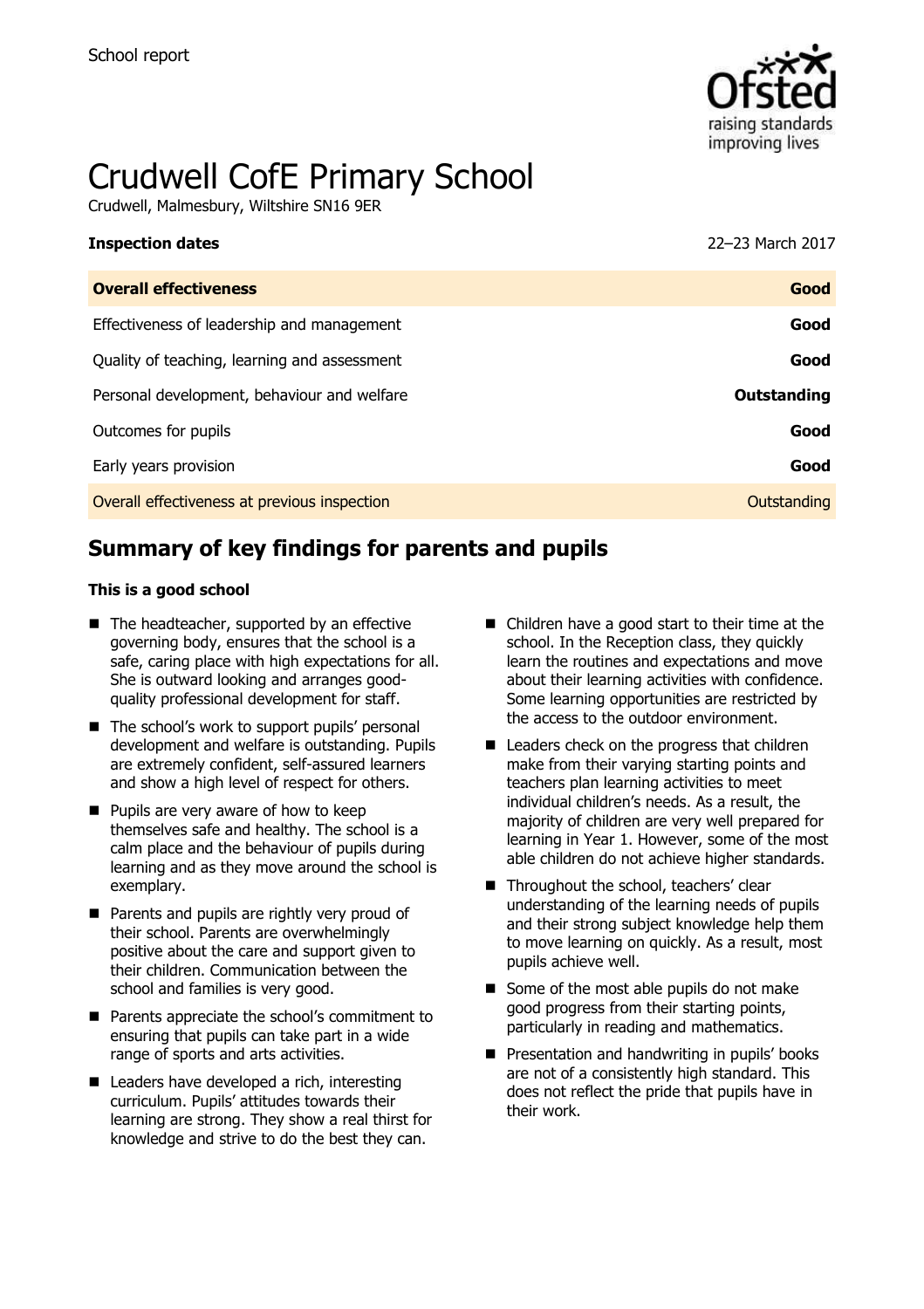

# **Full report**

### **What does the school need to do to improve further?**

- $\blacksquare$  Continue to improve the quality of teaching, learning and assessment by:
	- raising the expectation of the presentation of pupils' work
	- improving the quality of pupils' handwriting across the school.
- **Ensure that any remaining weaknesses in progress for pupils in any year groups are** diminished so that:
	- the most able children in Reception reach higher standards by Year 1
	- the most able pupils make at least good progress from their individual starting points, particularly in reading and in mathematics.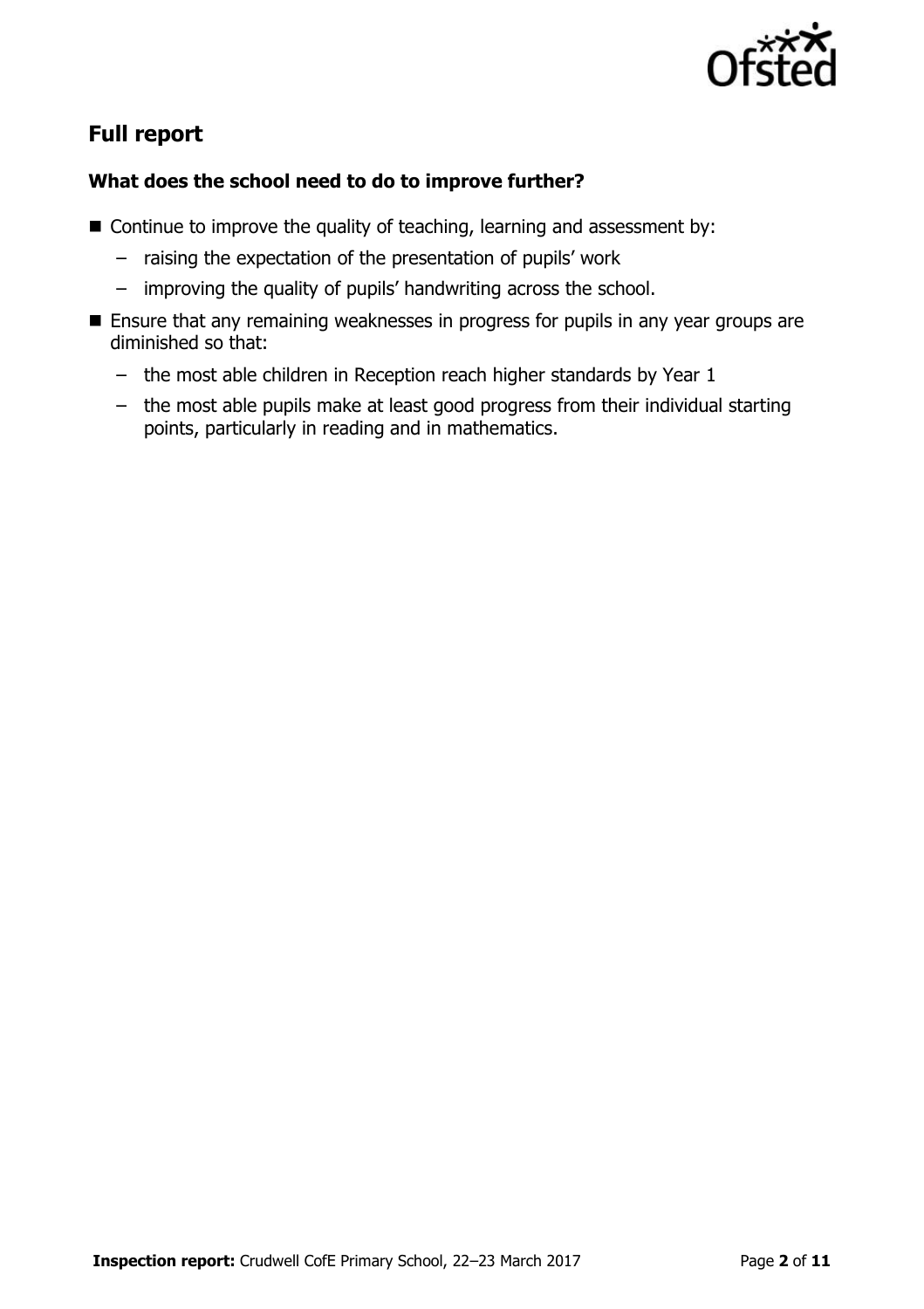

## **Inspection judgements**

#### **Effectiveness of leadership and management Good**

- The headteacher is rightly very highly regarded by the whole school community. Through the school's vision of 'learn, create, laugh, grow', she encourages everyone to achieve the best they possibly can. She ensures that pupils have a wide range of opportunities both inside and outside school that contribute to pupils' spiritual, moral, social and cultural development, preparing them well for their future. For example, there is a well-established link with a school in the Czech Republic.
- Governors are highly skilled and experienced. They support developments in the school, effectively providing support as well as challenge to leaders. Governors are outward looking and committed to ensuring that this small village school continues to thrive.
- There have been a number of recent staff changes and a strength of the headteacher is the way she ensures that staff receive high-quality professional development. She works in close partnership with a local group of schools. This collaborative working supports improvements to the quality of teaching and learning as seen, for example, in recent changes to the teaching of mathematics.
- The headteacher is committed to all pupils making the best possible progress and robustly holds teachers to account for the progress their pupils make.
- Strong leadership is provided by subject leaders and, together with the headteacher, they are a cohesive team. They are passionate about achieving the very best outcomes for pupils. These subject leaders are skilled at checking on the impact of their work through looking at pupils' books and frequent discussions with staff and pupils. Leaders are driven to ensure that the quality of teaching and learning continues to move forward. For example, the leader for mathematics has led considerable improvement in the quality of teaching across the school in mathematics. The leader for English has accurately identified that pupils' handwriting and presentation in their books are areas that need further work. The leader for special educational needs ensures that pupils identified as needing extra teaching or different resources to support their learning receive the additional help they need. Leaders know pupils well and they review their progress effectively.
- The curriculum is organised into themes that link learning across the curriculum, and provides stimulating, interesting areas for pupils to investigate and explore. Pupils really enjoy their learning here and they see a purpose to the skills they are learning. Visits to special places in the area inspire pupils to learn more about the themes. In one class, pupils designed and made their own clothes, which they showed to parents at an assembly. Learning is extended beyond the school day through a wide variety of clubs, including those for French and German, problem-solving in maths, performing arts and 'roaring rugby'.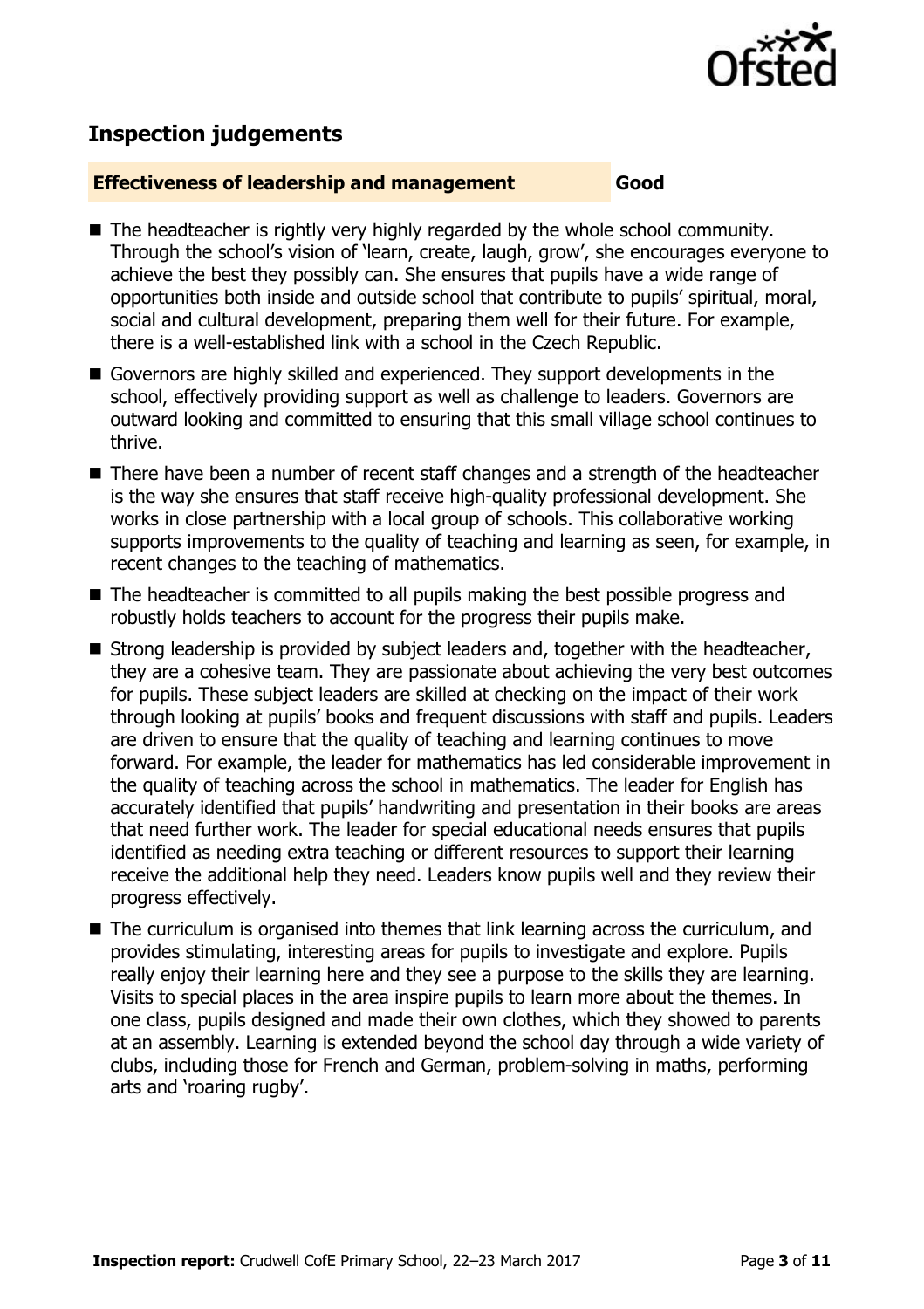

- Additional funding is used carefully to ensure that pupils who are disadvantaged have extra support to help them take part in a wide range of additional activities. These pupils also receive extra learning resources to support their progress and additional teaching when it is needed. Leaders use additional funding for sports well to ensure that pupils have access to a wide variety of sports activities during and after school. Pupils, including those who are disadvantaged, speak enthusiastically about the range of sports in which they participate. Sport is also taken to a competitive level and pupils have received success in hockey at county team level.
- The school receives visits from a local authority education adviser who supports leaders in their evaluation of the school's performance. Leaders and governors appreciate this external view.

### **Governance of the school**

- Governors are determined that the school continues to thrive. They use their wide range of skills well, but also seek out new governors who have the specific skills needed to tackle areas for development. Governors check that their training is comprehensive and up to date. They also collaborate with other governing bodies, such as those in the local cluster of schools in order to share best practice.
- Each school term there is a governor focus week. During these focus weeks, governors visit the school and meet with staff, look at pupils' work around the school and talk to pupils. As a result of these regular activities, governors know the school well.
- Governors provide in-depth challenge to leaders about the progress pupils make. They understand the current priorities for the school and they ensure that resources are used wisely to support these.

### **Safeguarding**

- The arrangements for safeguarding are effective. Staff know pupils extremely well and they report any concerns they may have quickly. They have received a wide range of training on the main aspects of safeguarding and they are regularly updated with the latest advice.
- **Pupils say that they feel safe and they know whom they are able to turn to in school** should they need extra advice or help. The school provides opportunities for older pupils to have responsibilities in order to help others feel safe. 'Stay safe mentors' receive training in order to be able to spot and help anyone who is worried or unhappy during playtimes. Pupils welcome this extra care and older pupils enjoy the extra responsibility.
- **Parents agree that their children are safe in school. They are very appreciative of the** care and guidance provided by the school, particularly when families have additional pressures or difficulties. Leaders are quick to secure external help and advice at these times.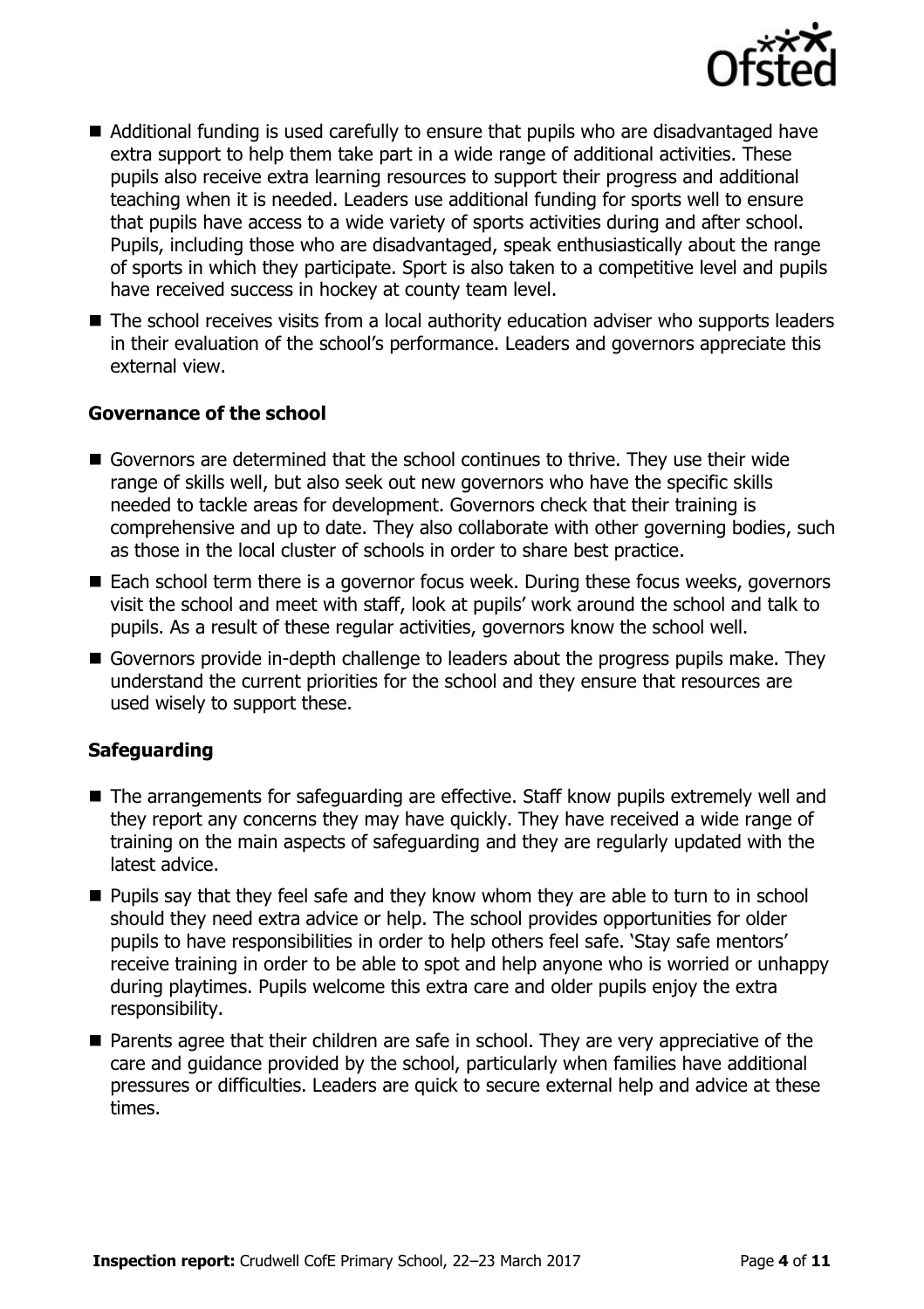

### **Quality of teaching, learning and assessment Good**

- Teachers have good subject knowledge, particularly in English and mathematics. They contribute their different areas of expertise well to support learning across the school. Teachers know their pupils' learning needs very well and this helps teachers to develop and deepen pupils' understanding throughout lessons.
- Teaching assistants make a significant contribution to pupils' progress and are skilled in ensuring that pupils do not become over-reliant upon the extra help they provide.
- Homework is set regularly and contributes well to pupils' understanding. Most pupils enjoy these extra activities.
- The culture of reading is strong; pupils really enjoy their reading and read widely. Booklists for each year group help pupils to choose appropriate reading material for their age. However, the most able pupils are not challenged to develop their deeper understanding of texts. Leaders have identified this and there is a programme in place to develop teachers' knowledge of how to teach inference skills.
- In mathematics, a programme of professional development has ensured that teachers are able to challenge pupils to apply the skills they have learned. Pupils frequently tackle problem-solving activities as part of their learning in mathematics.
- Teachers plan writing activities effectively. Pupils often write at length in order to develop their writing skills further. Real reasons for writing are also planned, often as part of writing in another subject area. This motivates pupils to write.
- The presentation in pupils' books does not always represent the pride pupils have in their work. Teachers do not show pupils what joined, neat handwriting looks like often enough. There are not consistently high expectations of handwriting and presentation across the school. As a result, some pupils are not sure about how to present their work well or how to write in a joined, neat way.

#### **Personal development, behaviour and welfare <b>COUTS** Outstanding

### **Personal development and welfare**

- The school's work to promote pupils' personal development and welfare is outstanding. The school provides a solid foundation in values such as respect, responsibility and perseverance alongside a commitment to creativity and teamwork. Pupils are extremely confident and self-assured and they have high aspirations for themselves. They have excellent attitudes towards their learning and are motivated to succeed. They believe in themselves.
- **Pupils also learn in school to care for others. Pupils talked knowledgeably about** Fairtrade and the impact that trade has on farmers. They talked enthusiastically about the Fairtrade healthy tuck shop that they help to organise. The school council is responsible for organising charity events. Pupils are encouraged to feel part of their community. Last year for example, pupils served tea to local residents as part of a community event, 'Tea for the Queen'.
- **Pupils speak very highly of the support and care that the school provides. They**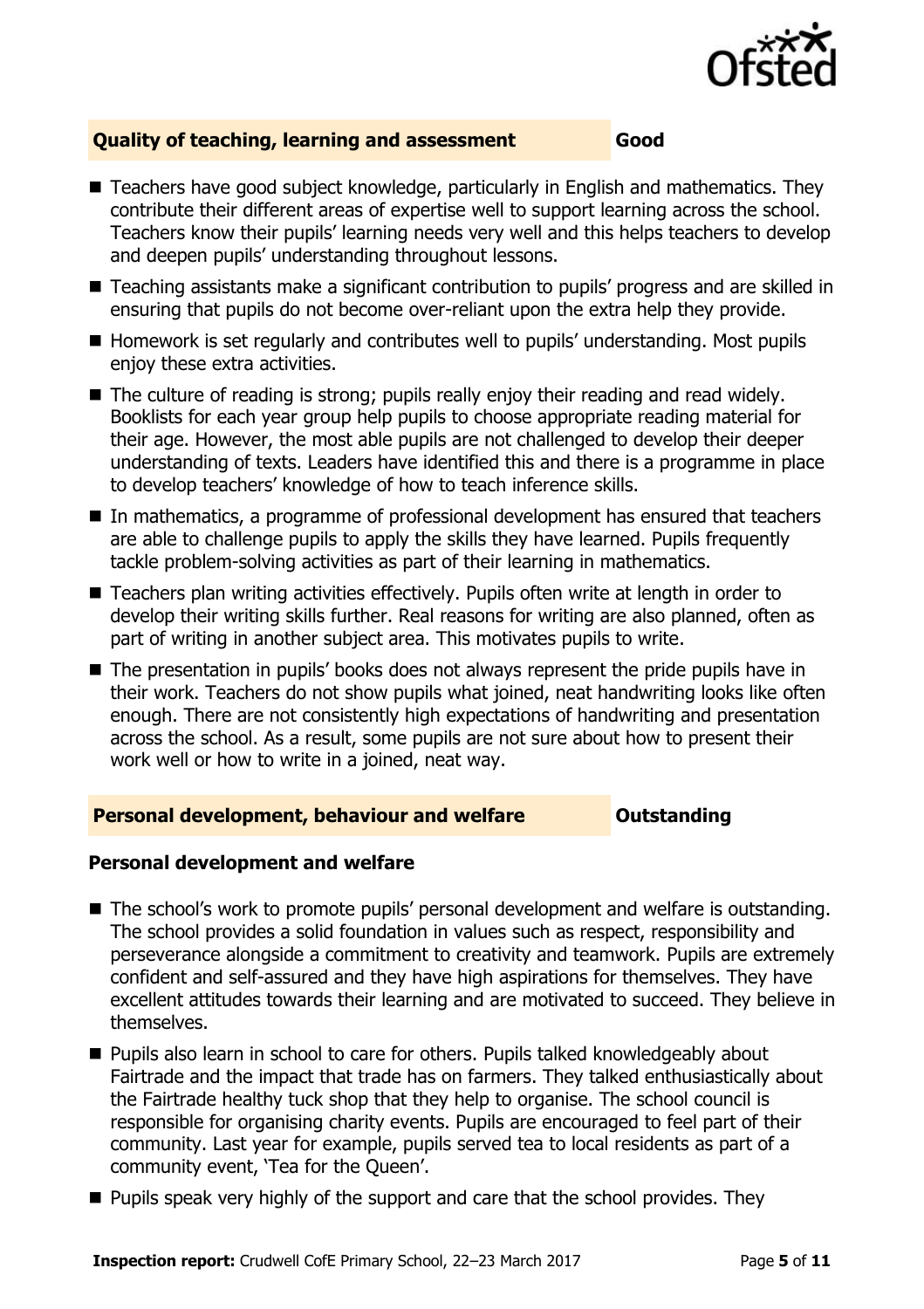

appreciate being able to speak to a counsellor who is based in school should they need it, but they also have strong relationships with other adults in school. There is very much a family feel here where everyone helps each other, everyone can shine at something and no one is left out. Pupils have helped to design a 'peace garden', which is a pretty, quiet place where pupils are encouraged to think, reflect and relax.

- There is a wide range of sport available and pupils are encouraged to be active and healthy and to develop their physical skills to a high level. A wide range of school teams take part regularly in area competitions.
- **Pupils have a solid understanding of how to keep safe in a variety of ways. Pupils could** talk about how they keep safe online and older pupils discussed their learning about the dangers of drugs. Pupils say that there are rarely any issues to do with bullying and that if incidents do ever happen, adults help to sort issues out very quickly.

#### **Behaviour**

- The behaviour of pupils is outstanding. Pupils understand and respect the high expectations for behaviour that exist across the school. They manage their behaviour well and can often do this without adult direction. Pupils also support each other to manage their behaviour. At playtimes, older pupils take turns to be play leaders and 'stay safe mentors'. They fulfil these roles sensibly and make a positive contribution to the happiness of their peers.
- **Pupils enjoy coming to school and attendance levels are high. The school offers good** support for families and, as a result, the few pupils who have had lower attendance in the past are now attending well.
- In and around classrooms, pupils show strong attitudes and respect for adults. During lessons, pupils show responsible attitudes towards learning activities. They want to achieve high standards.

### **Outcomes for pupils Good**

- Learning activities are carefully planned to ensure that pupils' learning needs are met. Strong attitudes to learning across the school mean that pupils work hard and listen to the guidance they are given. Pupils' books and the school's own data show that current pupils, including pupils who are disadvantaged, make at least expected, and often better progress from their starting points. The interesting and wide curriculum motivates pupils to apply these skills across a range of subjects.
- **Pupils who are disadvantaged receive additional teaching that is targeted to their** needs. This helps pupils to make good progress and to catch up with their peers. Pupils who have special educational needs and/or disabilities also receive very carefully targeted support and advice from other agencies as needed. As a result, these pupils also make strong progress from their starting points.
- All pupils in 2016 achieved at least the expected standard in writing in Year 6. Pupils'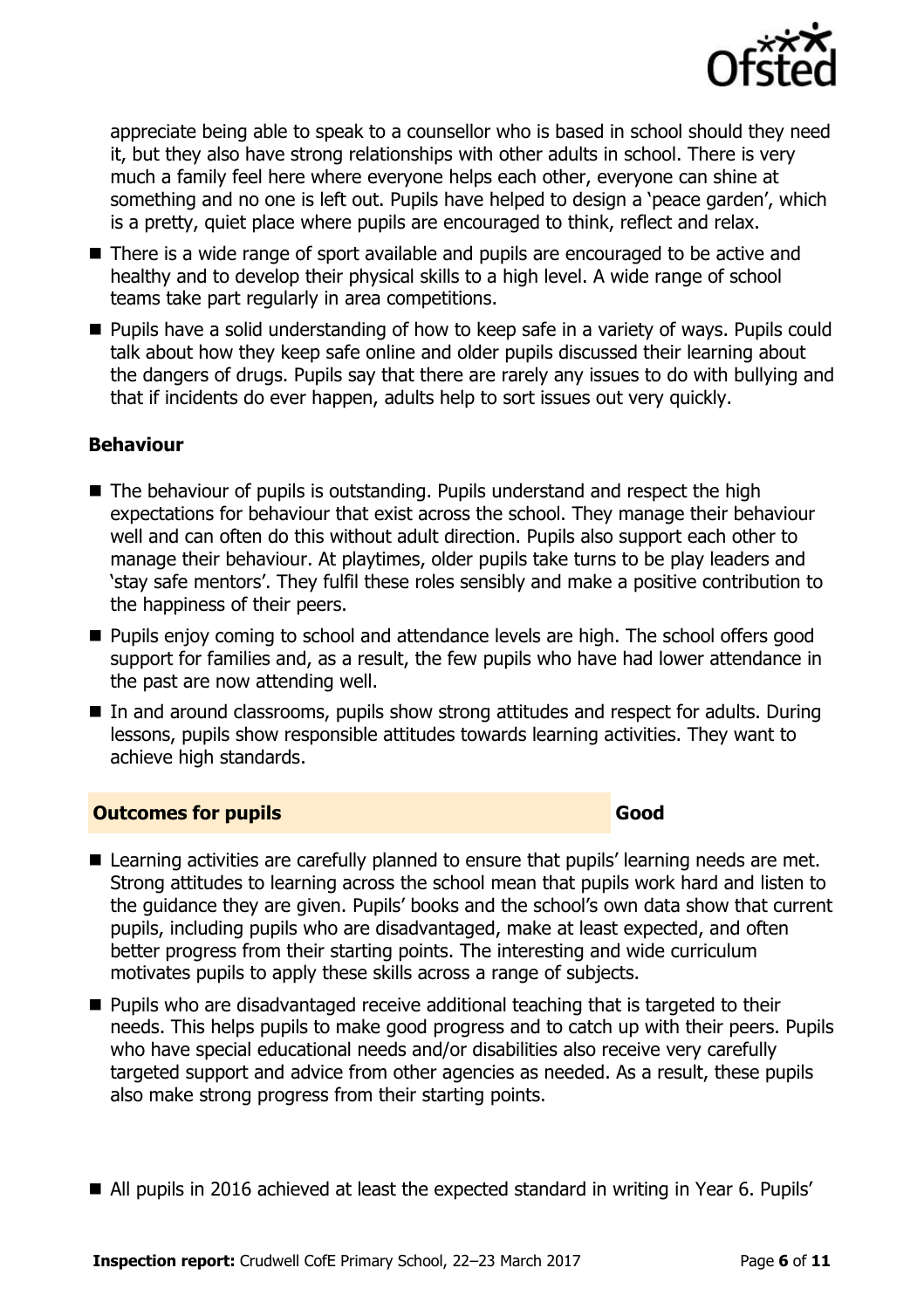

current books show that writing is strong across the school. Pupils regularly develop, improve and edit longer pieces of writing. Leaders say that this, along with high expectations of writing in a range of subjects, has supported good outcomes for writing across the school. The quality of pupils' handwriting is not as strong.

- **Pupils get off to a good start in their reading and achieve well in the national phonics** screening assessments in Year 1. As they move through the school, some of the most able pupils do not develop deeper understanding of texts and therefore do not achieve higher standards in reading.
- Outcomes in mathematics have recently improved due to a drive to help pupils to be accurate, fluent and quick at recalling mathematical facts. Further work led by the subject leader has ensured that pupils are now increasingly able to use these facts to reason and solve problems. This work is new and some of the most able pupils are not sufficiently challenged to achieve even higher standards.
- $\blacksquare$  In 2016, the numbers of pupils achieving higher standards in reading, writing and mathematics in Year 6 and in reading and mathematics in Year 2 were below national levels. This was due to some weaker teaching in the past for both of these groups of pupils.

#### **Early years provision Good Good**

- Children have a good start to their time at the school. Parents speak very positively about how well their children settle and how happy they are at school. Some children need extra help to develop their social and communication skills, but most children arrive with skills that are broadly typical for their age. By the end of the year, the majority of children achieve a good level of development and are therefore well prepared for Year 1.
- Leaders arrange for teachers to share their assessments with others in the local group of schools in order to check that these assessments are accurate. Teachers then use these assessments of what children know, can do and understand to plan further learning activities.
- The wide range of activities attracts children to them and they work well together to share and take turns. There is an expectation that children will develop their independent skills as they move around their learning activities and children rise to this. For example, two children worked out together how to move their large construction from the carpet to a table without asking for adult help.
- Welfare and safeguarding requirements are met. Children feel safe and are therefore confident not only during their learning sessions but also outside at playtimes where they happily join in with older pupils in the school. This supports their social development well.
- Relationships between children and teachers are respectful and adults take care to encourage children to speak in front of their classmates in order to develop their communication skills.
- Children, including those who are disadvantaged and those who have special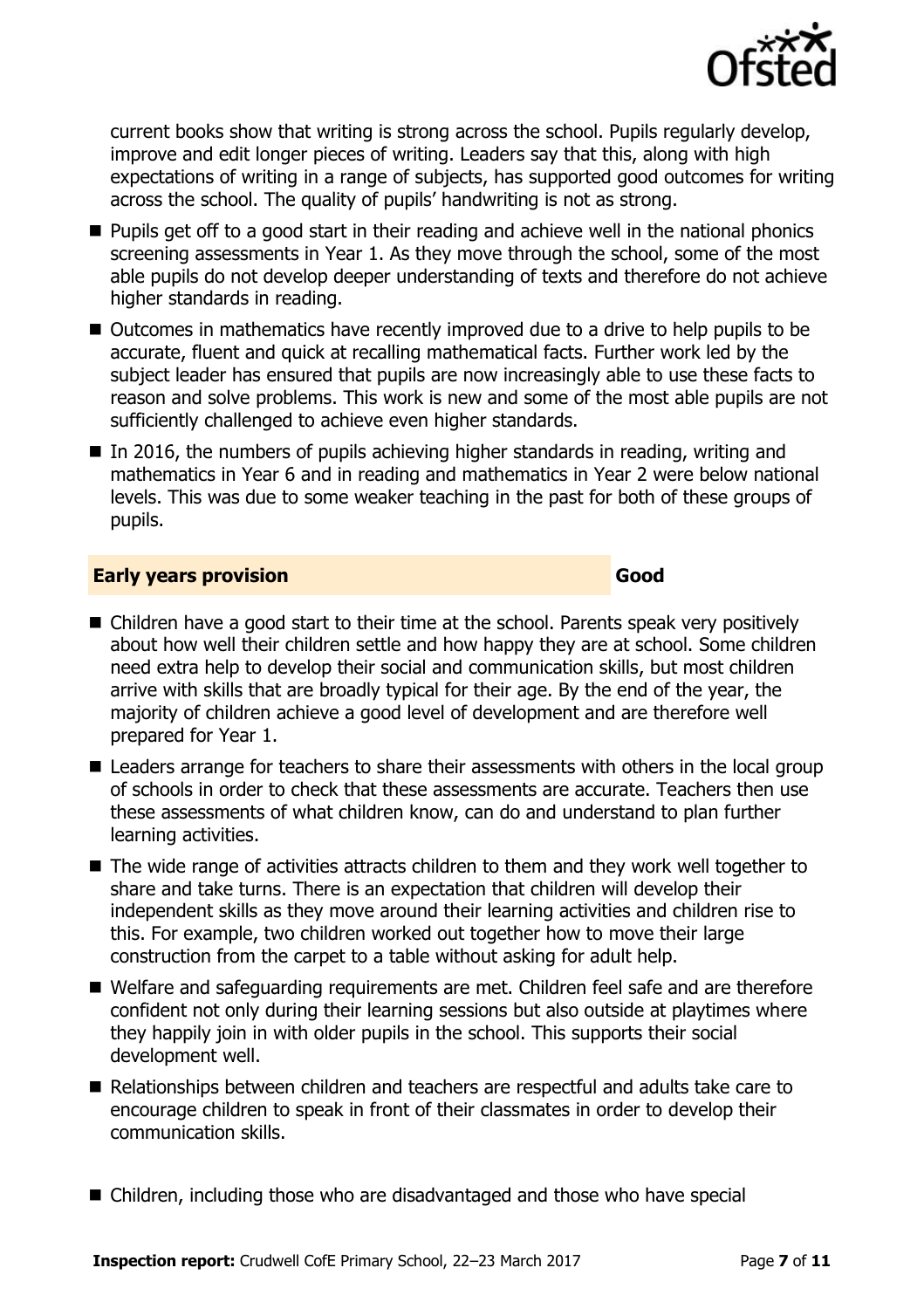

educational needs and/or disabilities, receive a high level of personalised care and support, which enables them to make good progress. However, the most able children do not have the challenge they need to reach higher levels. This slows their progress.

■ There are some physical restrictions to children being able to access the outside area freely and often, in order to fully develop their learning, particularly in their understanding of the world.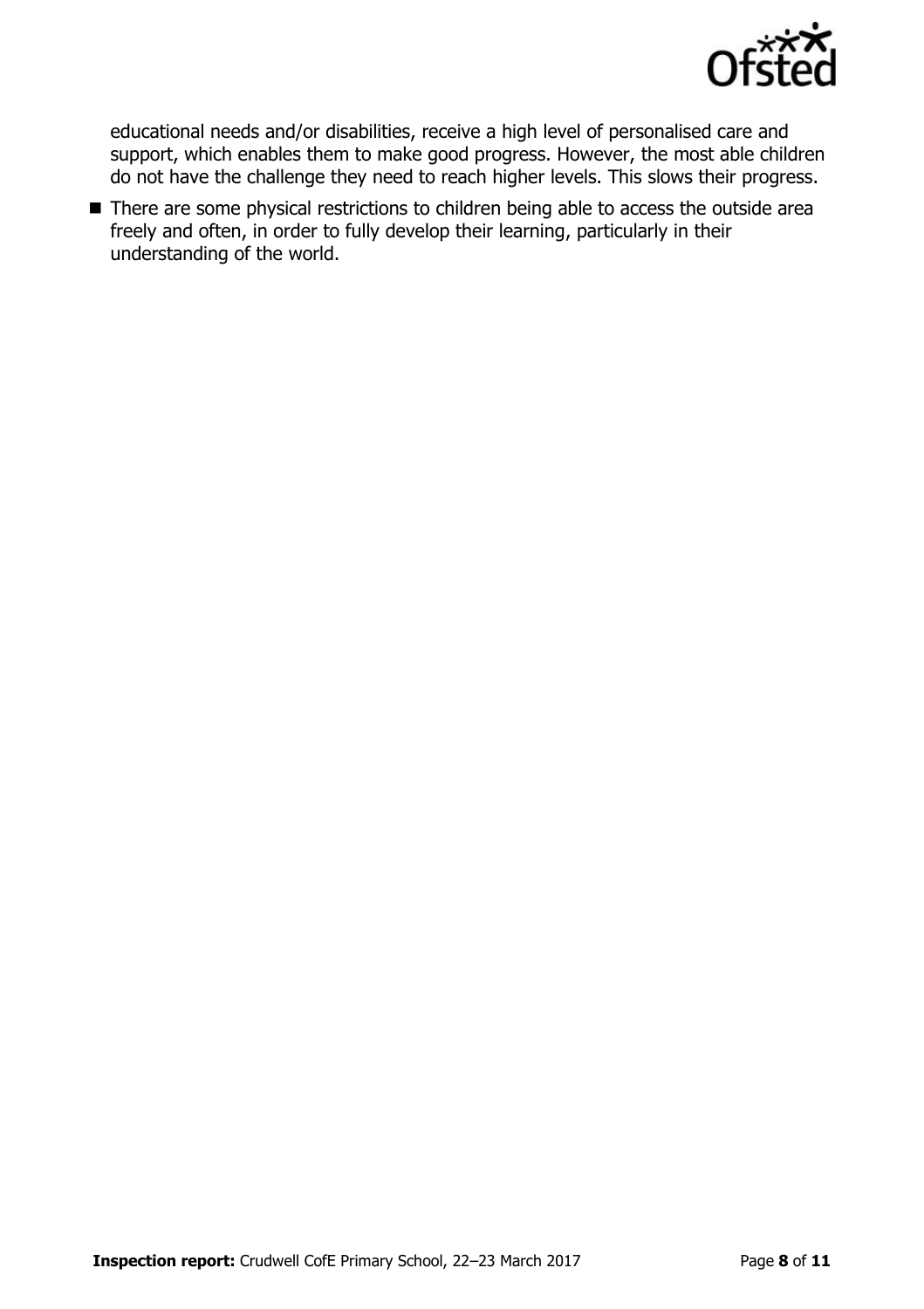

# **School details**

| Unique reference number | 126319    |
|-------------------------|-----------|
| Local authority         | Wiltshire |
| Inspection number       | 10002564  |

This inspection was carried out under section 8 of the Education Act 2005. The inspection was also deemed a section 5 inspection under the same Act.

| Type of school                      | Primary                    |
|-------------------------------------|----------------------------|
| School category                     | Voluntary controlled       |
| Age range of pupils                 | 4 to 11                    |
| <b>Gender of pupils</b>             | Mixed                      |
| Number of pupils on the school roll | 127                        |
| Appropriate authority               | The governing body         |
| Chair                               | Harry Barlow               |
| <b>Headteacher</b>                  | Kathrine Hume              |
| Telephone number                    | 01666 577357               |
| Website                             | www.crudwellprimary.co.uk  |
| <b>Email address</b>                | head@crudwell.wilts.sch.uk |
| Date of previous inspection         | 23-24 March 2010           |

### **Information about this school**

- The school meets requirements on the publication of specified information on its website.
- This school is smaller than the average-sized primary school.
- The proportion of pupils known to be eligible for pupil premium funding is well below the national average.
- The proportion of pupils who have special educational needs and/or disabilities is well below the national average.
- The school receives regular visits from a local authority adviser.
- The school meets the government's current floor standards.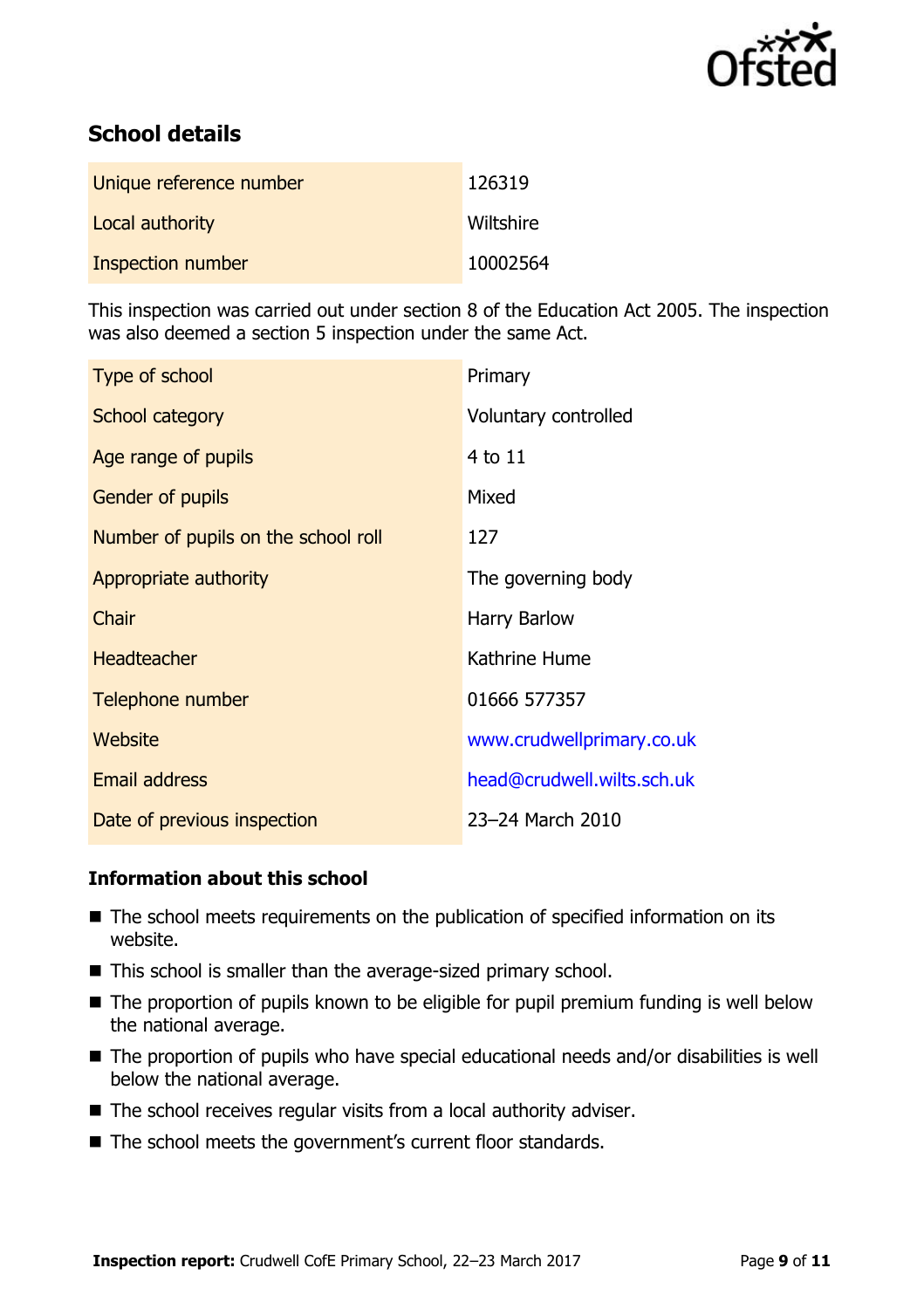

# **Information about this inspection**

- Learning was observed in all classes across the school during learning walks with the headteacher. Lunchtimes were also observed. Meetings were held with the headteacher and senior leaders.
- A meeting was held with four members of the governing body, including the chair of governors. The local authority adviser who supports the school spoke to the inspector on the telephone.
- **Pupils' books were looked at with the subject leaders for mathematics and English.** Meetings were held with other leaders in the school.
- A wide range of documents was taken into consideration, including the school's evaluation of its progress, information about pupils' progress, minutes of governing body meetings, the development plan and documents relating to safeguarding.
- Views from parents and pupils were gathered throughout the inspection.

#### **Inspection team**

Tonwen Empson, lead inspector **Her Majesty's Inspector**